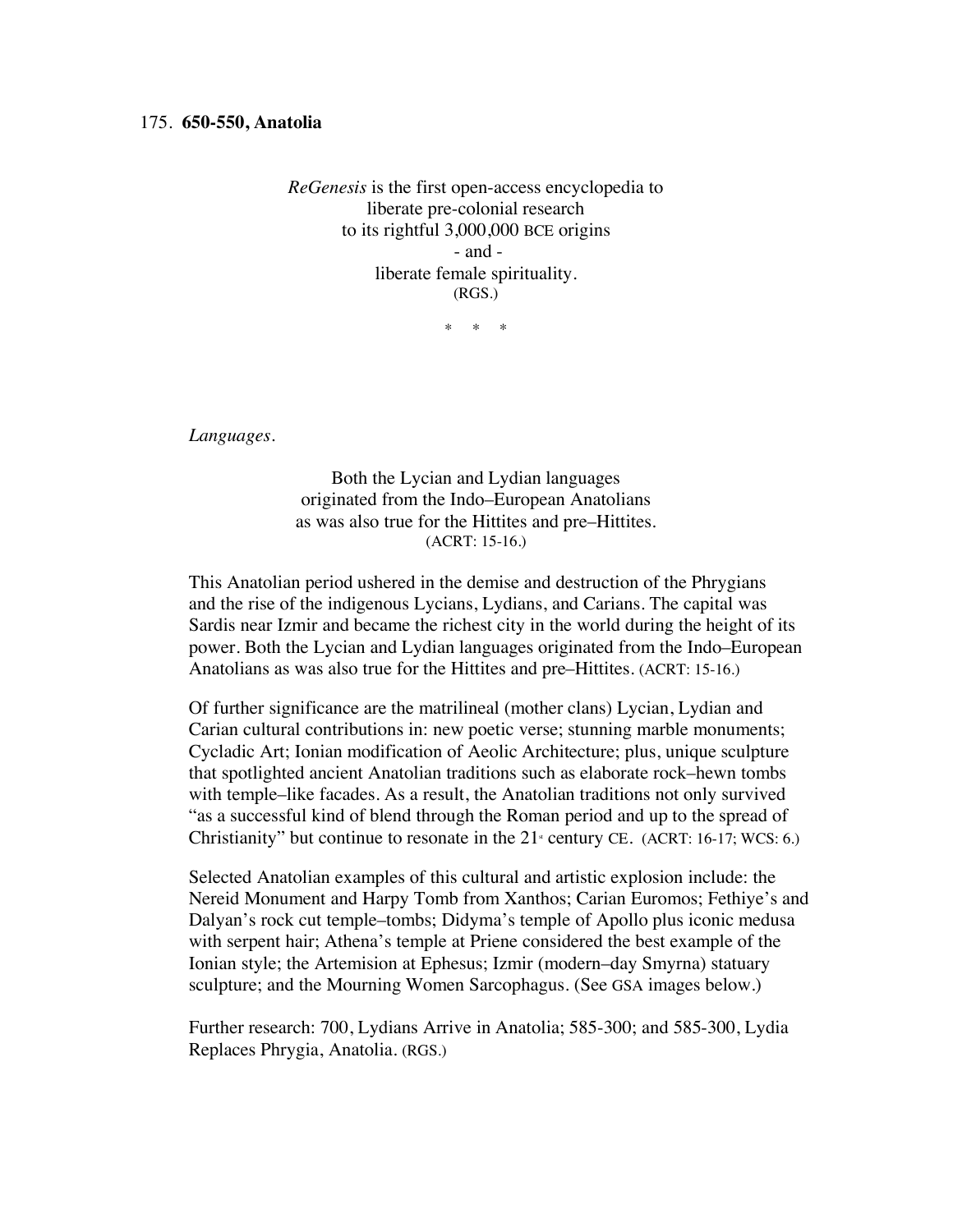Further Anatolian plus Hittite research: 7250-6150, Çatal Hüyük, Anatolia (Central Turkey); 7100-6300, Cathedra Goddess of the Beasts, Çatal Hüyük, Anatolia; 7040-3500, Hacilar, Anatolia; 4400-2500, Kurgan Invasions Bring Catastrophic Destruction to Old Europe; 4000, Alaca Hüyük, Anatolia; 3500, Anatolia, Arinna, and Other Goddesses; 3000, Founding of Troy; 3000-2000, Anatolia, Kubaba and the Hittites; 2500, Troy, Anatolia; 2000, Anatolia; 2000, Indo-European Tribes; 1790-1700, Goddess of Kultepe, Anatolia; 1450-1260, Hattusa and Yazilikaya, Anatolia; 1400, Cybele and Buyukkale-Bogazkoy, Anatolia; 1320, Palestine - Assyria - Exodus of Hebrews from Egypt; 1260, Hittites, Anatolia; 1200, Perge, Anatolia; 1200-1000, Phrygians in Anatolia: 1184, Hittites and Trojan War, c. 1200; 1100-800, Mediterranean Dark Ages; 1050-850, Kubaba and Kubat, Anatolia; 750-650, Cybele and King Midas, Anatolia; 630- 620, Goddess Kore, Izmir Turkey; 588-587, Cybele's Dedication, Rome; 585- 300, Lydia Replaces Phrygia, Anatolia; 282-263, Demeter's Priene Temple, Anatolia; 204, Cybele to Rome; 200, The Great Cybele: Magna Mater at Santoni Sicily; and 200, Greece and Pergamon, Anatolia. (RGS.) (For CE entries see: 324, St. Peter's Basilica; 432-440, Santa Maria Maggiore; 410, Cybele and Fall of Rome; 1207-1273, Rumi and Mother; and 1870, Lyon's Basilica Built Over Cybele's Pagan Temple.) (RG.)

Further research on the Phrygian, Lycian, Lydian and Carian origins, and translations plus interpretations of goddesses: Syrian Kubaba; Lydian Kybebe; Phrygian Kubeleya/Kybele/Kultepe; and Cybebe/Cybele/Cybelus:

- Akurgal, Ekrem*. Ancient Civilizations and Ruins of Turkey: From Prehistoric Times until the End of the Roman Empire*. Tran. John Whybrow and Mollie Emre. Ankara, Turkey: Turk Tarih Kurumu Basimevi, 1969. (ACRT.)
- Alvar, Jaime. *Romanizing Oriental Gods: Myth, Salvation and Ethics in the Cults of Cybele, Isis and Mithras*. Tran. Richard Gordon. Leiden, Netherlands: E. J. Brill, 2008. (RIOG.)
- Baring, Anne and Jules Cashford. *The Myth of the Goddess: Evolution of an Image*. London, England: Viking, 1991. 391-415. (MG.)
- Bryce, Trevor. *The Kingdom of the Hittites*. Oxford, England: Oxford University Press, 1999. (KH.)
- Collins, Billie Jean, Mary R. Bachvarova, and Ian Rutherford. *Anatolian Interfaces: Hittites, Greeks, and Their Neighbours: Proceedings of an International Conference on Cross-Cultural Interaction, September 17-19, 2004, Emory University, Atlanta, GA.* Oxford, England: Oxbow Books, 2008. (AIHG.)
- Diakonoff, I. M. "Women in Old Babylonia not under Patriarchal Authority." *Journal of the Economic and Social History of the Orient 29.3 (Oct.*  1986): 225-238. (WOB.)
- Edgu, Ferit, Ed. *The Anatolian Civilizations I: Prehistoric/Hittite/Early Iron Age*. Istanbul, Turkey: Turkish Ministry of Culture and Tourism, 1983. (ACI.)
	- \_\_\_\_\_. *The Anatolian Civilizations II: Greek/Roman/Byzantine*. Trans. Nursin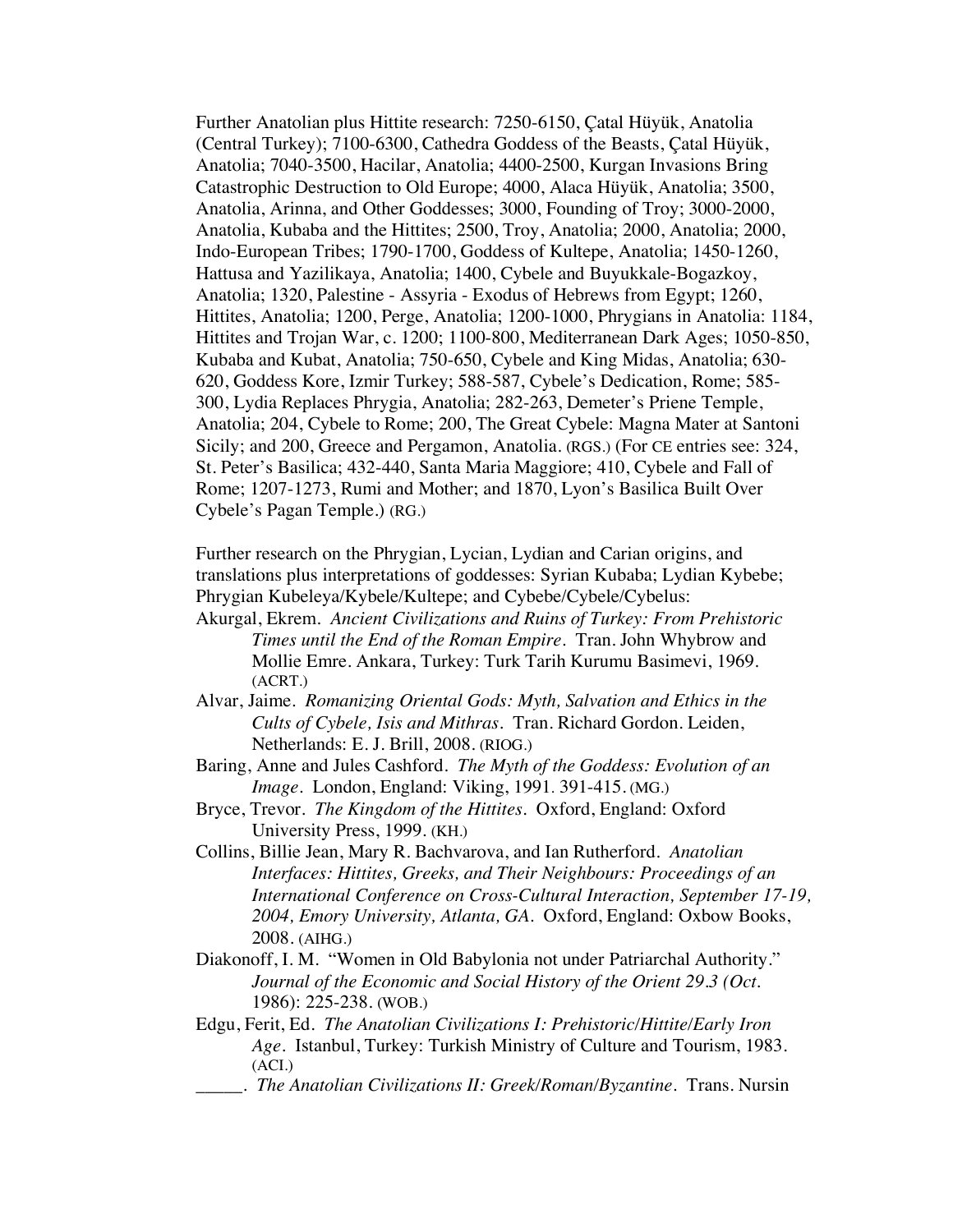Asgari. Istanbul, Turkey: Turkish Ministry of Culture and Tourism, 1983.  $(ACII.)$ 

- Ergener, Reşit. *Anatolia, Land of Mother Goddess*. Ankara, Turkey: Hittite Publications, 1988. (AL.)
- Finkelberg, Margalit. "Anatolian Languages and Indo-European Migrations to Greece." *The Classical World* 91.1 (Sep.-Oct. 1997): 3-20. (ALI.)
- Hawkins, J. D. "Kubaba at Karkamiš and Elsewhere." *Anatolian Studies* Vol. 31 (1981): 147-176. (KKE.)
- Justus, Carol F. **"**Indo-Europeaization of Myth and Syntax in Anatolian Hittite: Dating of Texts as an Index*." Journal of Indo-European Studies* 11.1/2 (Spring-Summer 1983): 59-103. (IEMS.)
- Lerner, Gerda. *The Creation of Patriarchy.* Oxford, England: Oxford University Press, 1986. 154-159. (TCOP.)
- Mellink, Machteld J. "Archaeology in Asia Minor." *American Journal of Archaeology* 64.1 (Jan. 1960): 57-69. (AAM.)
- Munn, Mark. "Kybele as Kubaba in a Lydo-Phrygian Context." Paper presented at the *Cross-Cultural Conference on Hittites, Greeks and Their Neighbors in Central Anatolia.* Emory University, Atlanta, GA: 2004. (KK.)
- \_\_\_\_\_. *The Mother of the Gods, Athens, and the Tyranny of Asia: A Study of Sovereignty in Ancient Religion.* Berkeley, CA: University of California Press, 2006. 120-127. (MGA.)
- \_\_\_\_\_. "Kybele as Kubaba in a Lydo-Phrygian Context." *Anatolian Interfaces: Hittites, Greeks, and Their Neighbours: Proceedings of an International Conference on Cross-Cultural Interaction, September 17-19, 2004, Emory University, Atlanta, GA.* Eds. Billie Jean Collins, Mary R. Bachvarova, and Ian Rutherford. Oxford, England: Oxbow Books, 2008. 159-164. (KKLP.)
- Rein, Mary Jane. *The Cult and Iconography of Lydian Kybele.* Diss. Harvard University, 1993. Ann Arbor, MI: ProQuest/UMI, 1993. (Publication Number: AAT 9412386.) (CILK.)
- Roller, Lynn E. *In Search of God the Mother: The Cult of Anatolian Cybele.* Berkeley, CA: University of California Press, 1999. (SGM.)
- Roscoe, Will. "Priests of the Goddess: Gender Transgression in Ancient Religion." *History of Religions* 35.3 (Feb. 1996): 195-230. (POG.)
- Sfameni, Giulia Gasparro. *Soteriology and Mystic Aspects in the Cult of Cybele and Attis.* Leiden, Netherlands: E. J. Brill, 1985. (SMA.)
- Showerman, Grant. *The Great Mother of the Gods*. Chicago, IL: Argonaut, 1969. 49-70, 92-93, 109. (GMG.)
- Taylor, Patrick. "The Gala and the Gallos." *Anatolian Interfaces: Hittites, Greeks, and Their Neighbours: Proceedings of an International Conference on Cross-Cultural Interaction, September 17-19, 2004, Emory University, GA.* Eds. Billie Jean Collins, Mary R. Bachvarova, and Ian Rutherford. Oxford, England: Oxbow Books, 2008. 173-180. (GATG.)
- Twohig, Elizabeth Shee. *The Megalithic Art of Western Europe*. Oxford, England: Oxford University Press, 1981. (MAWE.)
- Vermaseren, Maarten M. J. *Cybele and Attis: The Myth and the Cult.* Trans. A.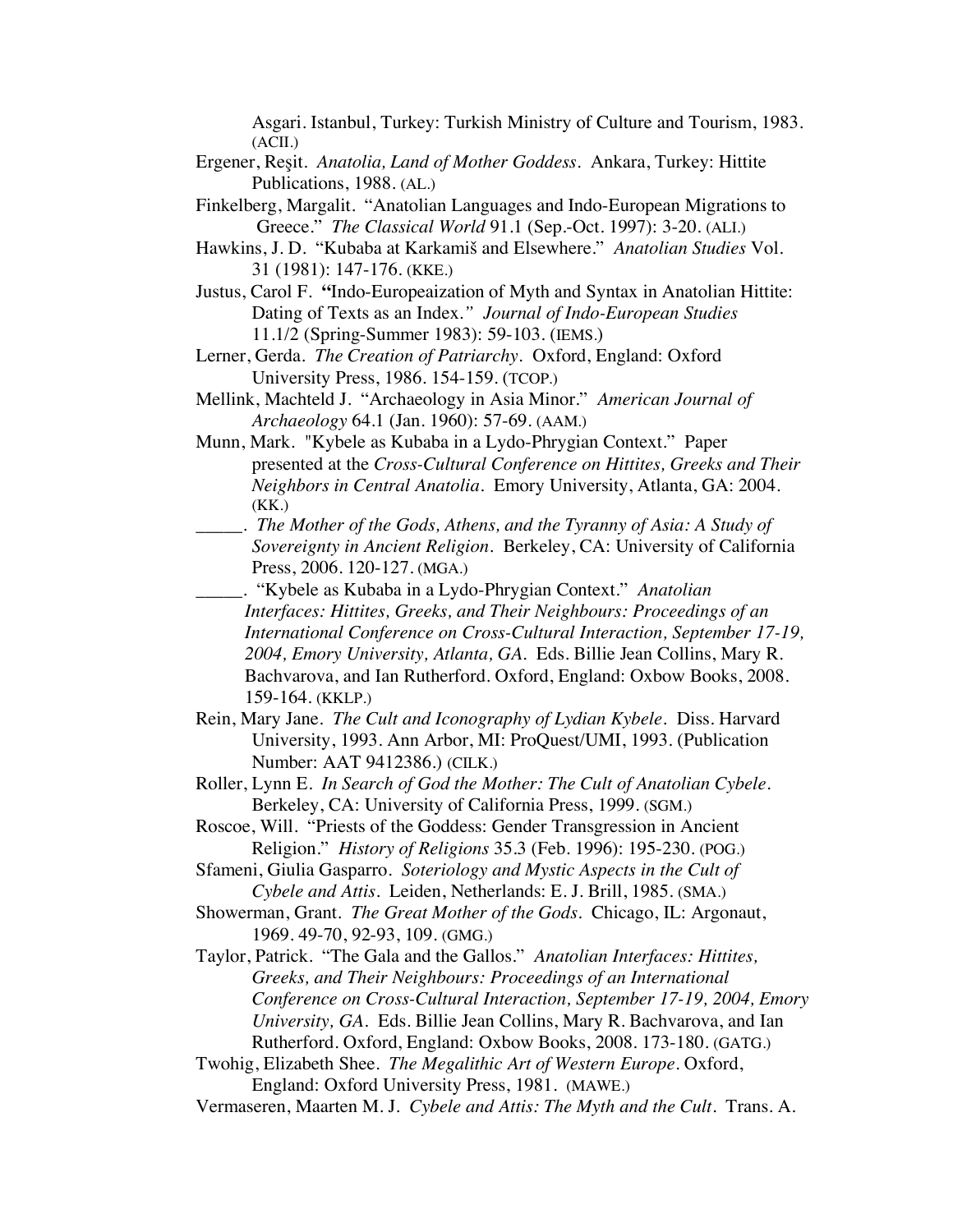M. H. Lemmers. London, England: Thames and Hudson, 1977. (CAA.) Vermaseren, Maarten M. J., and Eugene Lane. *Cybele, Attis, and Related*

*Cults: Essays in Memory of M. J. Vermaseren*. Leiden, Netherlands: E. J. Brill, 1996. (CAR.)

Vassileva, Maya. "Further Considerations on the Cult of Kybele." *Anatolian Studies* 51 (2001): 51-63. (FC.)

IMAGE: MAP: (ANATOLIA) TURKEY.

PHOTO: © GSA. DESCRIPTION: MAP, (ANATOLIA) TURKEY.

SLIDE LOCATION MAP, SHEET 1, ROW 1, SLEEVE 4, SLIDE #22, BCE.

IT\_MAP\_S1\_R1\_SL4\_S22.jpg VS. > IT\_MAP\_S1\_R1\_SL2\_S22.jpg

SHOT ON LOCATION: MUSEUM, CITY COUNTRY.

NOTE 1: THIS ANATOLIAN PERIOD USHERED IN THE DEMISE AND DESTRUCTION OF THE PHRYGIANS AND THE RISE OF THE INDIGENOUS LYCIANS, LYDIANS, AND CARIANS (RGS). (SOURCE: ENTRY ABOVE.)

NOTE 2: FIELDWORK PROJECT. 1989.

PHOTO NOTE: ILLUSTRATION ENHANCEMENT, CHRISI KARVONIDES' TEAM.

IMAGE: NEREID MONUMENT: XANTHOS, (ANATOLIA) TURKEY. PHOTO: © GSA. DESCRIPTION: NEREID TEMPLE-LIKE TOMB INC. STUNNING FRIEZES IS FROM XANTHOS NEAR PRESENT DAY ANTALYA. (ACRT: 16, 19.) SLIDE LOCATION TURKEY, SHEET 91a, ROW 2, SLEEVE 4, SLIDE #22, 390-380 BCE. CO\_TUR\_S91a\_R2\_SL4\_S22

SHOT ON LOCATION: BRITISH MUSEUM: LONDON, ENGLAND. NOTE 1:

> SELECTED ANATOLIAN EXAMPLES OF THIS CULTURAL AND ARTISTIC EXPLOSION INCLUDE: THE NEREID MONUMENT AND HARPY TOMB FROM XANTHOS; CARIAN EUROMOS; FETHIYE'S AND DALYAN'S ROCK CUT TEMPLE-TOMBS; DIDYMA'S TEMPLE OF APOLLO PLUS ICONIC MEDUSA WITH SERPENT HAIR; ATHENA'S TEMPLE AT PRIENE CONSIDERED THE BEST EXAMPLE OF THE IONIAN STYLE; THE ARTEMISION AT EPHESUS; AND IZMIR'S (MODERN-DAY SMYRNA) STATUARY/SCULPTURE (RGS). (SOURCE: ENTRY ABOVE.)

NOTE 2: FIELDWORK PROJECT 1998-2002.

IMAGE: HARPY TOMB: XANTHOS, (ANATOLIA) TURKEY.

PHOTO: © GSA. DESCRIPTION: HARPY TOMB INC. A SERIES OF PARIAN RELIEFS OF THREE GIRLS WITH OFFERINGS FOR TWO CATHEDRA DEITIES: FROM THE XANTHOS ACROPOLIS NEAR PRESENT DAY ANTALYA TURKEY. (ACRT: 14-19.) SLIDE LOCATION TURKEY, SHEET 91a, ROW 3, SLEEVE 3, SLIDE #7, 480-470 BCE. CO\_TUR\_S91a\_R3\_SL3\_S7

SHOT ON LOCATION: BRITISH MUSEUM: LONDON, ENGLAND. NOTE 1:

> SELECTED ANATOLIAN EXAMPLES OF THIS CULTURAL AND ARTISTIC EXPLOSION INCLUDE: THE NEREID MONUMENT AND HARPY TOMB FROM XANTHOS; CARIAN EUROMOS; FETHIYE'S AND DALYAN'S ROCK CUT TEMPLE-TOMBS; DIDYMA'S TEMPLE OF APOLLO PLUS ICONIC MEDUSA WITH SERPENT HAIR; ATHENA'S TEMPLE AT PRIENE CONSIDERED THE BEST EXAMPLE OF THE IONIAN STYLE; THE ARTEMISION AT EPHESUS; AND IZMIR'S (MODERN-DAY SMYRNA) STATUARY/SCULPTURE; (RGS). (SOURCE: ENTRY ABOVE.)

NOTE 2: FIELDWORK PROJECT 1998-2002.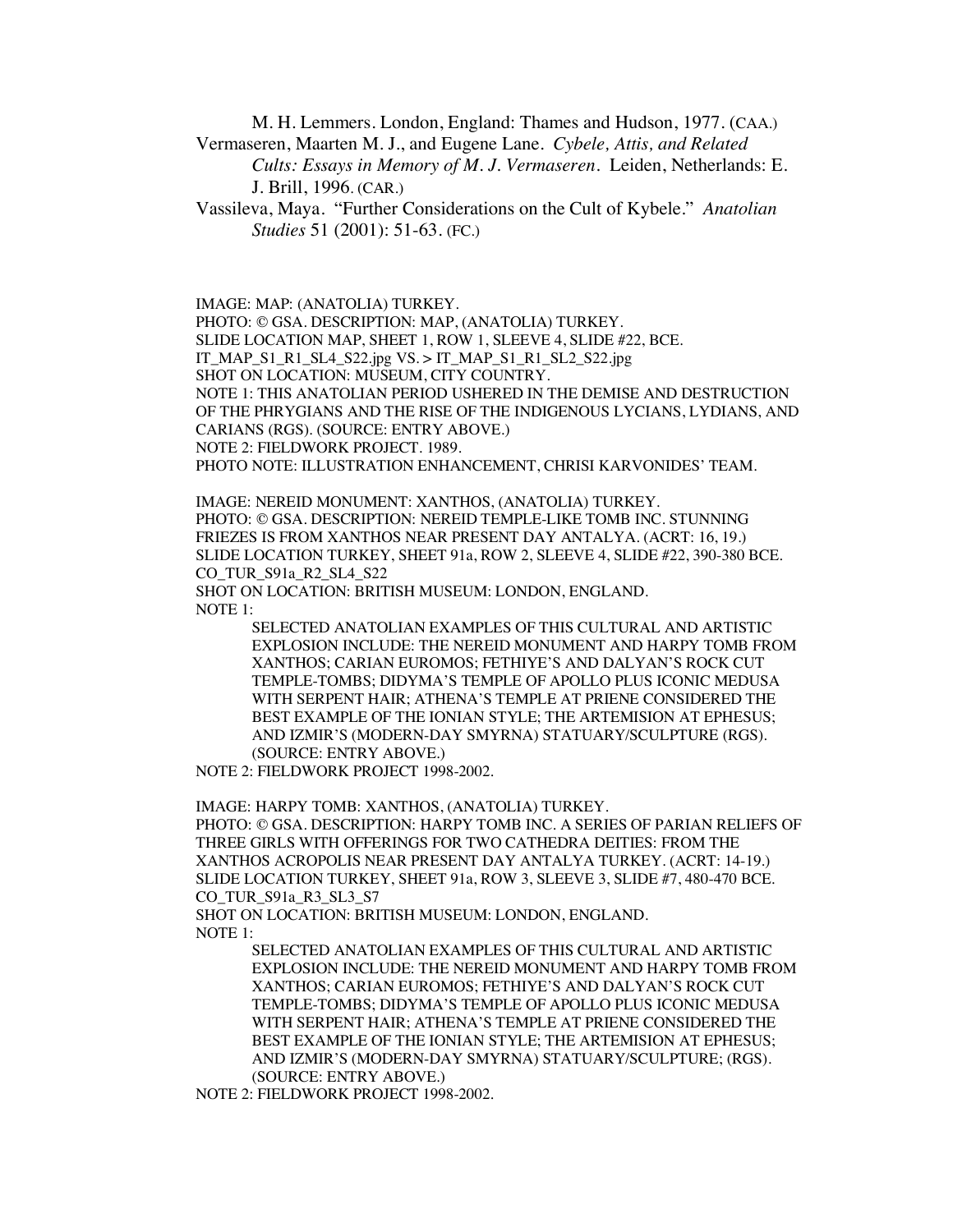IMAGE: CARIAN EUROMOS TEMPLE REMAINS, (ANATOLIA) TURKEY. PHOTO: © GSA. DESCRIPTION: CARIAN EUROMOS TEMPLE WITH 16 COLONNADES: ZEUS TOOK OVER FROM PREVIOUS GODDESSES, (ANATOLIA) TURKEY. SLIDE LOCATION TURKEY, SHEET 95, ROW 1, SLEEVE 1, SLIDE #Bf40, BCE. CO TUR S95 R1 SL1 SBf40

SHOT ON LOCATION: CARIAN EUROMOS TEMPLE REMAINS: (ANATOLIA) TURKEY. NOTE 1:

SELECTED ANATOLIAN EXAMPLES OF THIS CULTURAL AND ARTISTIC EXPLOSION INCLUDE: THE NEREID MONUMENT AND HARPY TOMB FROM XANTHOS; CARIAN EUROMOS; FETHIYE'S AND DALYAN'S ROCK CUT TEMPLE-TOMBS; DIDYMA'S TEMPLE OF APOLLO PLUS ICONIC MEDUSA WITH SERPENT HAIR; ATHENA'S TEMPLE AT PRIENE CONSIDERED THE BEST EXAMPLE OF THE IONIAN STYLE; THE ARTEMISION AT EPHESUS; AND IZMIR'S (MODERN-DAY SMYRNA) STATUARY/SCULPTURE (RGS). (SOURCE: ENTRY ABOVE.)

NOTE 2: FIELDWORK PROJECT 1986.

IMAGE: AMYNTAS' TOMB: FETHIYE, (ANATOLIA) TURKEY.

PHOTO: © GSA. DESCRIPTION: ROCK CUT VERTICAL CLIFF TEMPLE TOMB OF AMYNTAS WITH IONIC COLUMNS AND PORTICO INC. FALSE DOOR TO A MEMORIAL CHAMBER: EASTERN CLIFF OF LYCIAN TELMESSUS NECROPOLIS. ACCORDING TO HERODOTUS, ALSO LOCATION OF ANCIENT SERPENT SEERS-ORACLE SCHOLARS INC. ALEXANDER.

SLIDE LOCATION TURKEY, SHEET 90, ROW 1, SLEEVE 1, SLIDE #Be29, 4<sup>TH</sup> C. BCE. CO\_TUR\_S90\_R1\_SL1\_SBe29.jpg CO\_TUR\_S90\_SL1\_SBe29 SHOT ON LOCATION: CLIFF FACE: FETHIYE, (ANATOLIA) TURKEY. NOTE 1:

SELECTED ANATOLIAN EXAMPLES OF THIS CULTURAL AND ARTISTIC EXPLOSION INCLUDE: THE NEREID MONUMENT AND HARPY TOMB FROM XANTHOS; CARIAN EUROMOS; FETHIYE'S AND DALYAN'S ROCK CUT TEMPLE-TOMBS; DIDYMA'S TEMPLE OF APOLLO PLUS ICONIC MEDUSA WITH SERPENT HAIR; ATHENA'S TEMPLE AT PRIENE CONSIDERED THE BEST EXAMPLE OF THE IONIAN STYLE; AND THE ARTEMISION AT EPHESUS (RGS). (SOURCE: ENTRY ABOVE.)

NOTE 2: FIELDWORK PROJECT 1986.

PHOTO: NOTE CORRECT SLIDE KEY, CHRISI KARVONIDES' TEAM.

IMAGE: DIDYMA ORACLE TEMPLE: (ANATOLIA) TURKEY.

PHOTO: © GSA. DESCRIPTION: IONIC DIDYMA, APOLLO'S ORACLE TEMPLE, PREVIOUSLY ORACLE CENTER OF ARTEMIS. TEMPLE SITS ON HIGH PROMONTORY WITH SUMMIT VIEW OF SAMOS ISLAND.

SLIDE LOCATION TURKEY, SHEET 95, ROW 4, SLEEVE 2, SLIDE #Bf55, 650-555 BCE. CO TUR S95 R4 SL2 SBf55

SHOT ON LOCATION: DIDYMA: (ANATOLIA) TURKEY.

NOTE 1:

SELECTED ANATOLIAN EXAMPLES OF THIS CULTURAL AND ARTISTIC EXPLOSION INCLUDE: THE NEREID MONUMENT AND HARPY TOMB FROM XANTHOS; CARIAN EUROMOS; FETHIYE'S AND DALYAN'S ROCK CUT TEMPLE-TOMBS; DIDYMA'S TEMPLE OF APOLLO PLUS ICONIC MEDUSA WITH SERPENT HAIR; ATHENA'S TEMPLE AT PRIENE CONSIDERED THE BEST EXAMPLE OF THE IONIAN STYLE; THE ARTEMISION AT EPHESUS; AND IZMIR'S (MODERN-DAY SMYRNA) STATUARY/SCULPTURE (RGS). (SOURCE: ENTRY ABOVE.)

NOTE 2: ALSO SEE, (ACRT: 222-230.)

NOTE 3: FIELDWORK PROJECT 1986.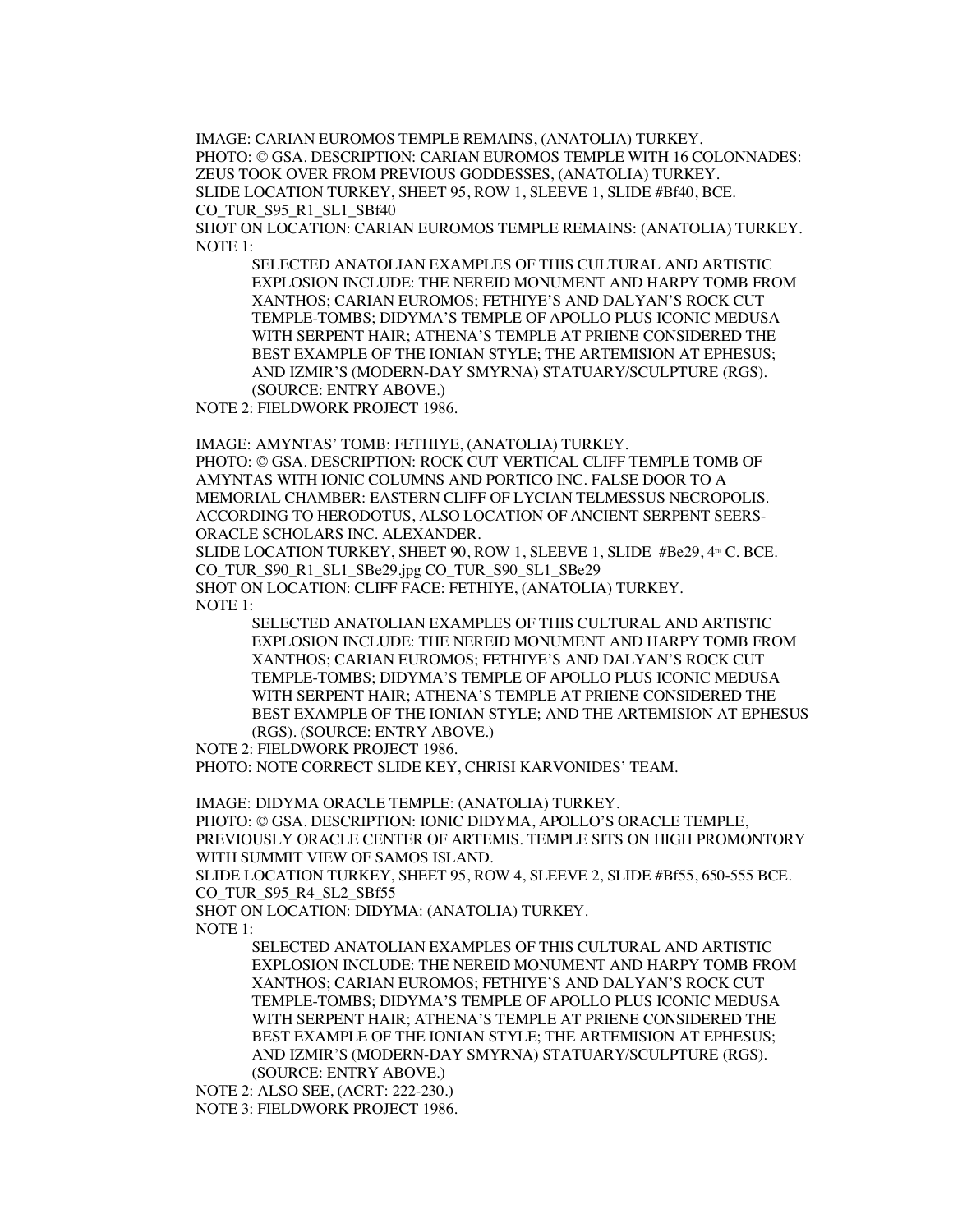IMAGE: GORGON MEDUSA: DIDYMA, (ANATOLIA) TURKEY. PHOTO: © GSA. DESCRIPTION: CRONE GORGON MEDUSA WITH SERPENT HAIR. SLIDE LOCATION TURKEY, SHEET 95, ROW 3, SLEEVE 1, SLIDE #Bf49, BCE. CO\_TUR\_S95\_R3\_SL1\_SBf49 SHOT ON LOCATION: DIDYMA (DIDYMAION): TURKEY. NOTE 1:

SELECTED ANATOLIAN EXAMPLES OF THIS CULTURAL AND ARTISTIC EXPLOSION INCLUDE: THE NEREID MONUMENT AND HARPY TOMB FROM XANTHOS; CARIAN EUROMOS; FETHIYE'S AND DALYAN'S ROCK CUT TEMPLE-TOMBS; DIDYMA'S TEMPLE OF APOLLO PLUS ICONIC MEDUSA WITH SERPENT HAIR; ATHENA'S TEMPLE AT PRIENE CONSIDERED THE BEST EXAMPLE OF THE IONIAN STYLE; THE ARTEMISION AT EPHESUS; AND IZMIR'S (MODERN-DAY SMYRNA) STATUARY/SCULPTURE (RGS). (SOURCE: ENTRY ABOVE.)

NOTE 2: ALSO SEE, (ACRT: 222-230.) NOTE 3: FIELDWORK PROJECT 1986.

IMAGE: APOLLO'S TEMPLE: DIDYMA, (ANATOLIA) TURKEY. PHOTO: © GSA. DESCRIPTION: APOLLO'S TEMPLE AT DIDYMA (DIDYMAION), REPLACING ARTEMIS' ORACLE CENTER AS WAS ALSO TRUE AT DELPHI. SLIDE LOCATION TURKEY, SHEET 96, ROW 1, SLEEVE 4, SLIDE #Bf61, BCE. CO\_TUR\_S96\_R1\_SL4\_SBf61

SHOT ON LOCATION: APOLLO'S TEMPLE: DIDYMA, (ANATOLIA) TURKEY. NOTE 1:

> SELECTED ANATOLIAN EXAMPLES OF THIS CULTURAL AND ARTISTIC EXPLOSION INCLUDE: THE NEREID MONUMENT AND HARPY TOMB FROM XANTHOS; CARIAN EUROMOS; FETHIYE'S AND DALYAN'S ROCK CUT TEMPLE-TOMBS; DIDYMA'S TEMPLE OF APOLLO PLUS ICONIC MEDUSA WITH SERPENT HAIR; ATHENA'S TEMPLE AT PRIENE CONSIDERED THE BEST EXAMPLE OF THE IONIAN STYLE; THE ARTEMISION AT EPHESUS; AND IZMIR'S (MODERN-DAY SMYRNA) STATUARY/SCULPTURE (RGS). (SOURCE: ENTRY ABOVE.)

NOTE 2: ALSO SEE, (ACRT: 20; 222-230.) NOTE 3: FIELDWORK PROJECT 1986.

IMAGE: MARBLE BUST OF GREEK GOD APOLLO: CARACALLA, ROME. PHOTO: © GSA. DESCRIPTION: MARBLE HEAD OF GREEK GOD APOLLO BASED ON LOST ORIGINAL FROM BATHS OF CARACALLA, ROME.

SLIDE LOCATION RE-GENESIS PHASE 1, SHEET 1, ROW 1, SLEEVE 3, SLIDE #11,  $3-2a$ c. BCE.

IT\_RPO\_S1\_R1\_SL3\_S11.jpg

SHOT ON LOCATION: BRITISH MUSEUM: LONDON, ENGLAND. NOTE 1:

NEW FATHER – RELIGIONS AND MONOTHEISTIC THUNDER AND SKY GODS INCLUDE ZEUS, APOLLO, ALLAH, YAHWEH – ELOHIM, JESUS AND JUPITER: THEIR TEMPLES WERE MOST OFTEN THOSE OF EARLIER GODDESSES (RGS).

NOTE 2: FIELDWORK PROJECT 1998.

IMAGE: LYCIAN TOMBS: DALYAN, (ANATOLIA) TURKEY. PHOTO: © GSA. DESCRIPTION: BLUE BOATS IN DALYAN ISLET BELOW NECROPOLIS OF LYCIAN ICONIC TEMPLE TOMBS (ANCIENT CAUNUS/KAUNOS). SLIDE LOCATION TURKEY, SHEET 91, ROW 2, SLEEVE 1, SLIDE  $#Be51, 4 \cdot \cdot \cdot$ C. BCE. CO TUR S91 R2 SL1 SBe51 SHOT ON LOCATION: LYCIAN TOMBS: DALYAN ISLET, (ANATOLIA) TURKEY.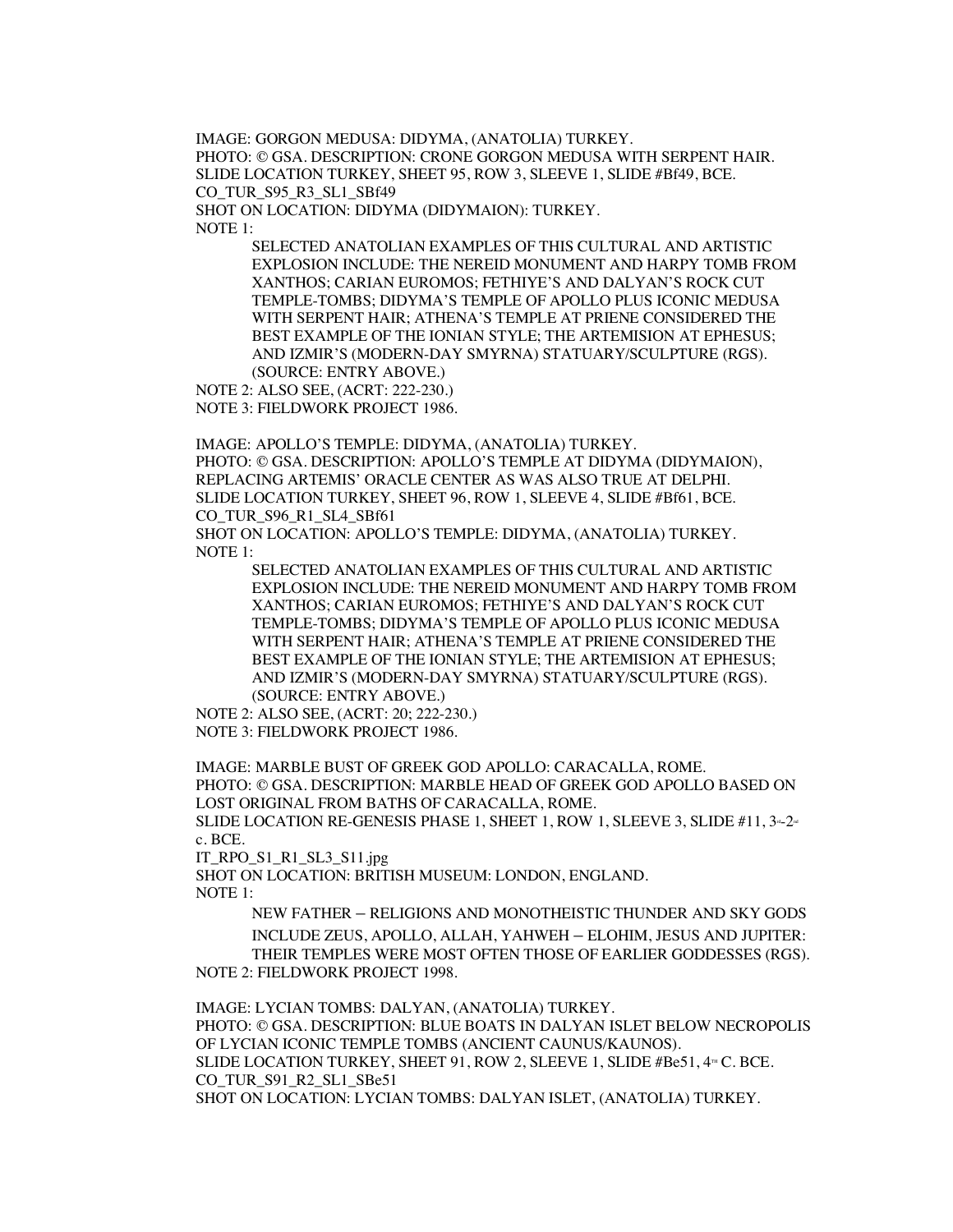NOTE 1:

SELECTED ANATOLIAN EXAMPLES OF THIS CULTURAL AND ARTISTIC EXPLOSION INCLUDE: THE NEREID MONUMENT AND HARPY TOMB FROM XANTHOS; CARIAN EUROMOS; FETHIYE'S AND DALYAN'S ROCK CUT TEMPLE-TOMBS; DIDYMA'S TEMPLE OF APOLLO PLUS ICONIC MEDUSA WITH SERPENT HAIR; ATHENA'S TEMPLE AT PRIENE CONSIDERED THE BEST EXAMPLE OF THE IONIAN STYLE; THE ARTEMISION AT EPHESUS; AND IZMIR'S (MODERN-DAY SMYRNA) STATUARY/SCULPTURE (RGS). (SOURCE: ENTRY ABOVE.)

NOTE 2: FIELDWORK PROJECT 1986.

IMAGE: LYCIAN TOMBS: DALYAN ISLET, (ANATOLIA) TURKEY. PHOTO: © GSA. DESCRIPTION: TELEPHOTO ZOOM OF SIX LYCIAN TEMPLE TOMBS ABOVE DALYAN ISLET, (ANCIENT CAUNUS/KAUNOS). SLIDE LOCATION TURKEY, SHEET 91, ROW 3, SLEEVE 4, SLIDE #Be59,  $4<sup>m</sup>$ C. BCE. CO\_TUR\_S91\_R3\_SL4\_SBe59

SHOT ON LOCATION: LYCIAN TOMBS: DALYAN ISLET, (ANATOLIA) TURKEY. NOTE 1:

SELECTED ANATOLIAN EXAMPLES OF THIS CULTURAL AND ARTISTIC EXPLOSION INCLUDE: THE NEREID MONUMENT AND HARPY TOMB FROM XANTHOS; CARIAN EUROMOS; FETHIYE'S AND DALYAN'S ROCK CUT TEMPLE-TOMBS; DIDYMA'S TEMPLE OF APOLLO PLUS ICONIC MEDUSA WITH SERPENT HAIR; ATHENA'S TEMPLE AT PRIENE CONSIDERED THE BEST EXAMPLE OF THE IONIAN STYLE; THE ARTEMISION AT EPHESUS; AND IZMIR'S (MODERN-DAY SMYRNA) STATUARY/SCULPTURE (RGS). (SOURCE: ENTRY ABOVE.)

NOTE 2: FIELDWORK PROJECT 1986.

IMAGE: ATHENA'S/DEMETER'S TEMPLE: PRIENE, (ANATOLIA) TURKEY. PHOTO: © GSA. DESCRIPTION: ATHENA'S TEMPLE ABOVE DEMETER – PERSEPHONE'S ANCIENT MEGARA TEMPLE, ON MT. MYCALE AT PRIENE IS CONSIDERED THE BEST EXAMPLE OF THE IONIAN STYLE. (ACRT: 19-20.) SLIDE LOCATION RE-GENESIS PHASE 2, SHEET 2, ROW 2, SLEEVE 4, SLIDE #Bf14, BCE.

IT\_RPT\_S2\_R2\_SL4\_SBf14.jpg

SHOT ON LOCATION: PRIENE, (ANATOLIA) TURKEY.

NOTE 1:

SELECTED ANATOLIAN EXAMPLES OF THIS CULTURAL AND ARTISTIC EXPLOSION INCLUDE: ATHENA'S TEMPLE AT PRIENE CONSIDERED THE BEST EXAMPLE OF THE IONIAN STYLE; THE ARTEMISION AT EPHESUS; AND IZMIR'S (MODERN-DAY SMYRNA) STATUARY/SCULPTURE (RGS). (SOURCE: ENTRY ABOVE.)

NOTE 2:

THE PRIENE TEMPLE INCLUDES INNER SUBTERRANEAN SANCTUARY ROOMS [THAT] WERE DEDICATED TO DEMETER AND USED FOR THE CELEBRATION OF ON-GOING ELEUSINIAN MYSTERIES OF UNDERWORLD PURIFICATION RITES OF DEATH AND RENEWAL (TIGR: 37-38; RGS).

NOTE 3: ALSO SEE, (ACRT: 222-230.)

NOTE 4: FIELDWORK PROJECT 1986.

IMAGE: ARTEMISION: EPHESUS, (ANATOLIA) TURKEY. PHOTO: © GSA. DESCRIPTION: ILLUSTRATION OF ARTEMISION AT EPHESUS, (ANATOLIA) TURKEY. SLIDE LOCATION TURKEY, SHEET 99, ROW 2, SLEEVE 3, SLIDE #21, BCE. CO\_TUR\_S99\_R2\_SL3\_S21